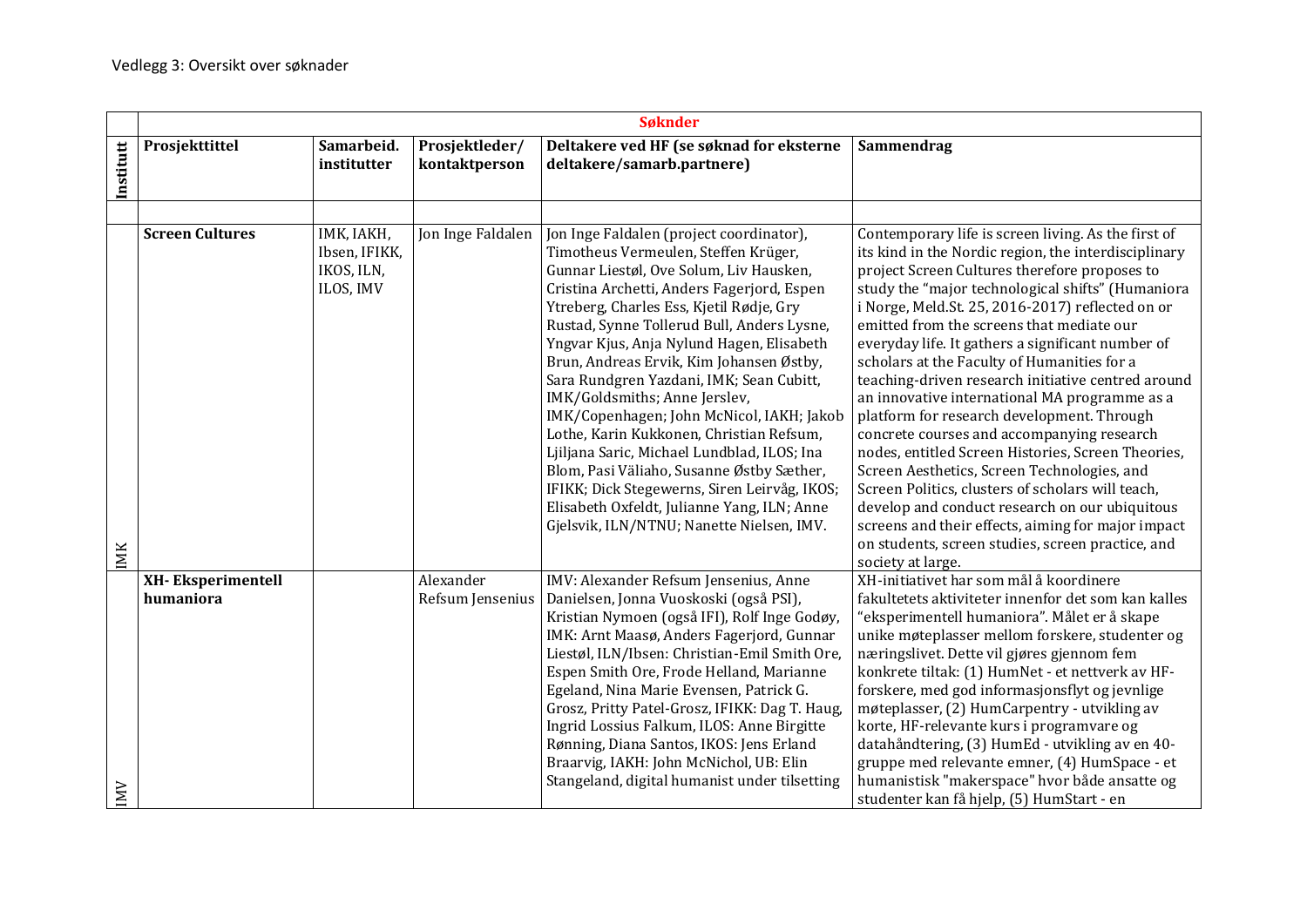|             |                              |                    |                  |                                              | "startuplab" hvor uteksaminerte HF-kandidater<br>får hjelp til å utvikle sin gründeridé. |
|-------------|------------------------------|--------------------|------------------|----------------------------------------------|------------------------------------------------------------------------------------------|
|             |                              |                    |                  |                                              |                                                                                          |
|             | The Heritage                 | IAKH og            | Unn Pedersen og  | IKOS/Museology: Brita Brenna, Line Esborg,   | Heritage is not only about the past. Relationships                                       |
|             | <b>Engagement Initiative</b> | <b>IKOS</b>        | Brita Brenna     | Marzia Varutti, IAKH/Conservation:           | with the past are crucial for understanding key                                          |
|             | (HEI)                        |                    |                  | Francesco Caruso, Douwtje L van der Meulen,  | issues and debates in the present, and about future                                      |
|             |                              |                    |                  | IAKH/Archaeology: Per Ditlef Fredriksen,     | direction. Notions of heritage are therefore                                             |
|             |                              |                    |                  | Søren Handberg, Lotte Hedeager, Julie Lund,  | entangled in, and crucial for deeper understanding                                       |
|             |                              |                    |                  | Unn Pedersen, IAKH/History: Ulrike Spring,   | of, some of the most important contemporary                                              |
|             |                              |                    |                  | <b>DNIR: Christopher Prescott</b>            | global challenges: migration/integration, conflict                                       |
|             |                              |                    |                  |                                              | and cultural destruction, climate change and                                             |
|             |                              |                    |                  |                                              | adaptation to rapid and major technological                                              |
|             |                              |                    |                  |                                              | changes. The Heritage Engagement Initiative                                              |
|             |                              |                    |                  |                                              | (HEI), spearheaded by IKOS and IAKH, is an                                               |
|             |                              |                    |                  |                                              | unprecedented effort to develop innovative                                               |
|             |                              |                    |                  |                                              | research and new models for teaching by bringing                                         |
|             |                              |                    |                  |                                              | together researchers and students working on                                             |
|             |                              |                    |                  |                                              | heritage-related topics across different disciplines,                                    |
| <b>IAKH</b> |                              |                    |                  |                                              | conceptual and methodological approaches,                                                |
|             |                              |                    |                  |                                              | empirical contexts and institutions.                                                     |
|             | Humanistisk                  | <b>IAKH og ILN</b> | Tor Egil Førland | Et nettverk ledet av praksisprofessorene og  | En humanistisk skolesatsing på tvers av                                                  |
|             | skolesatsing                 |                    | og Ingebjørg     | for øvrig bestående av praksislektorene og   | instituttene ved HF vil svare på utfordringer som                                        |
|             |                              |                    | Tonne            | lærerutdannere i nordisk (professorene Kjell | skisseres i regjeringens humanioramelding, og                                            |
|             |                              |                    |                  | Lars Berge, Anne Golden, Ingebjørg Tonne og  | være et viktig skritt for å realisere ambisjonene                                        |
|             |                              |                    |                  | Johan Tønnesson), historie                   | om lektorutdanning i UiOs Strategi 2020 og om                                            |
|             |                              |                    |                  | (førsteamanuensis Eirinn Larsen og           | arbeidslivsrelevans og praksisnærhet i HFs                                               |
|             |                              |                    |                  | førstelektor John McNicol), engelsk          | strategiske plan. Utdanningskvaliteten for den                                           |
|             |                              |                    |                  | (førsteamanuensis Hildegunn Dirdal og        | store gruppen av HF-studenter som                                                        |
|             |                              |                    |                  | professor Hilde Hasselgård) og andre         | lektorstudentene utgjør, kan økes gjennom å                                              |
|             |                              |                    |                  | humanistiske skolefag, samt                  | bedre samarbeidet mellom skolefagene på HF og                                            |
|             |                              |                    |                  | undervisningslederne ved ILN (førstelektor   | samarbeidet mellom disse og ILS. Satsingen kan                                           |
|             |                              |                    |                  | Annely Tomson), IAKH (professor Tor Egil     | også bidra til å øke kvaliteten gjennom fornyelse                                        |
|             |                              |                    |                  | Førland) og ILOS (førsteamanuensis           | av studietilbudet og studieinnretningen og                                               |
|             |                              |                    |                  | Christian Janss)                             | gjennom nyskapende skolerelevant forskning. Det                                          |
|             |                              |                    |                  |                                              | vil være av høy samfunnsmessig verdi at HFs                                              |
|             |                              |                    |                  |                                              | lektorprogramfag bidrar til at kandidater                                                |
|             |                              |                    |                  |                                              | uteksamineres med god fagkunnskap og                                                     |
|             |                              |                    |                  |                                              | bevissthet om fagenes relevans for skolen.                                               |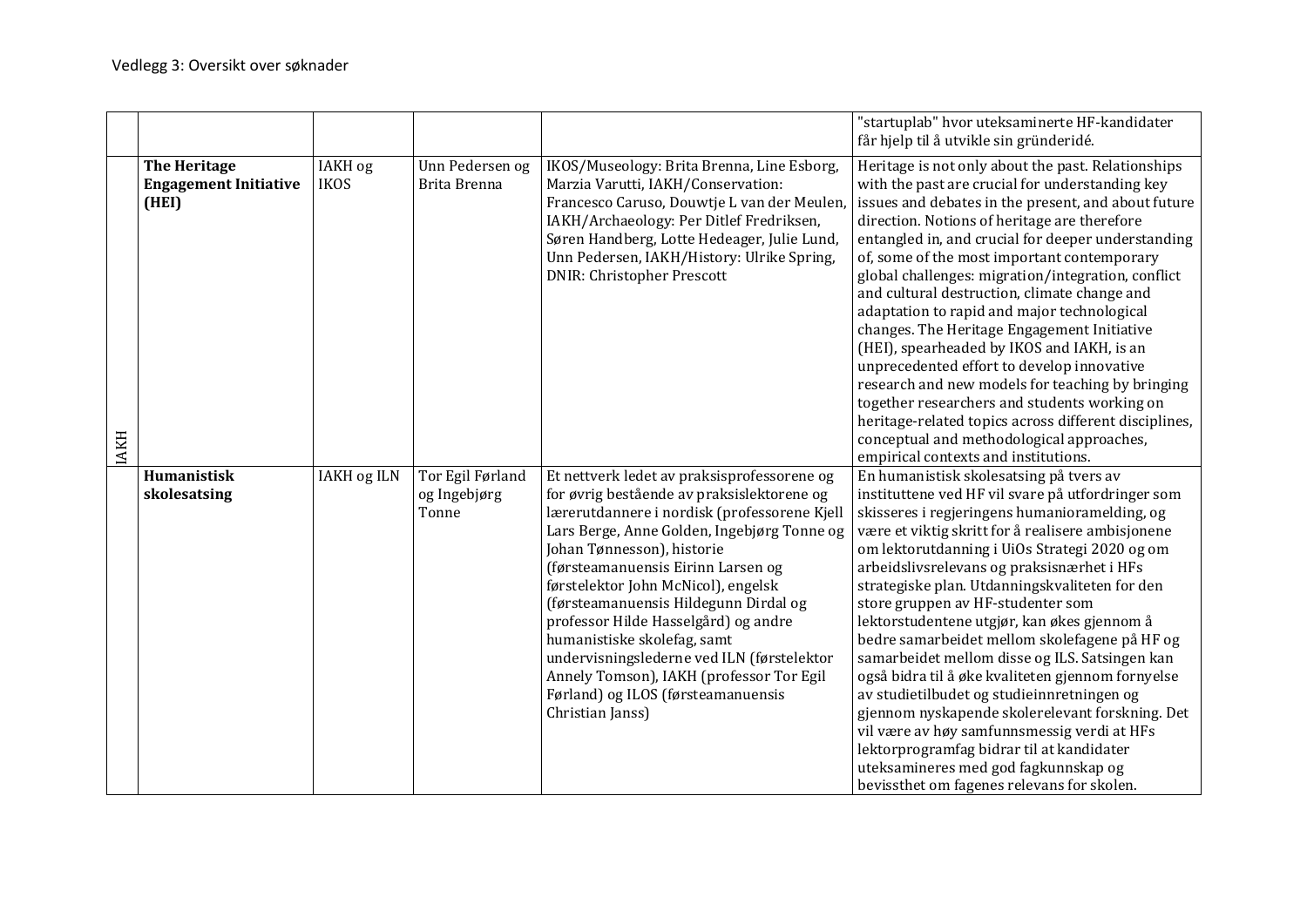| <b>Sivilsamfunnets</b> | Hilde Sandvik og | Professor Hilde Sandvik, professor,          | Et fungerende moderne samfunn forutsetter en          |
|------------------------|------------------|----------------------------------------------|-------------------------------------------------------|
| utvikling i Norden     | Odd Arvid        | programleder historie Odd Arvid Storsveen,   | form for balanse mellom samfunnets sivile             |
| siden 1750             | Storsveen        | førsteamanuensis Eirinn Larsen og            | struktur og dets politiske og rettslige organisasjon. |
|                        |                  | førsteamanuensis Ulrike Spring (IAKH),       | Gjennom å rette fokus på hvordan det sivile           |
|                        |                  | professor Ellen Krefting og førsteamanuensis | samfunnet er blitt formet i Norden både gjennom       |
|                        |                  | Håkon Evju (IFIKK), professor Anne Birgitte  | hjemlig tradisjon og gjennom internasjonal            |
|                        |                  | Rønning, professor, forskningsleder Johan    | påvirkning, vil satsingen følge opp                   |
|                        |                  | Schimanski og førsteamanuensis Atle Wold     | Humanioriameldingens fremheving av økt                |
|                        |                  | (ILOS)                                       | «kunnskap om historie og internasjonale forhold»      |
|                        |                  |                                              | som et kjernepunkt i humanioras rolle i dag.1         |
|                        |                  |                                              | Meldingen etterspør humanioras kunnskaper og          |
|                        |                  |                                              | perspektiver for å møte de store                      |
|                        |                  |                                              | samfunnsutfordringene, bl.a. som følge av økt         |
|                        |                  |                                              | migrasjon. I denne satsingen vil vi spørre om hva     |
|                        |                  |                                              | som har samlet, og hva som har splittet i den         |
|                        |                  |                                              | nordiske samfunnsutviklingen, et spørsmål som         |
|                        |                  |                                              | også vil belyse dagens utfordringer med               |
|                        |                  |                                              | inkludering og deltakelse i samfunnet.2 Vi skal       |
|                        |                  |                                              | anvende historiske, litteraturhistoriske,             |
|                        |                  |                                              | idéhistoriske ogrettshistoriske perspektiver og       |
|                        |                  |                                              | ivareta tverrfaglighet ved at forskningsområdet er    |
|                        |                  |                                              | felles, men forskningsmetodene forskjellige. Vi vil   |
|                        |                  |                                              | sette opp tverrfaglige forskningsmål, og vi vil lage  |
|                        |                  |                                              | en plan for å integrere forskningen i nye             |
|                        |                  |                                              | utdanningsstrukturer og undervisningsformer.          |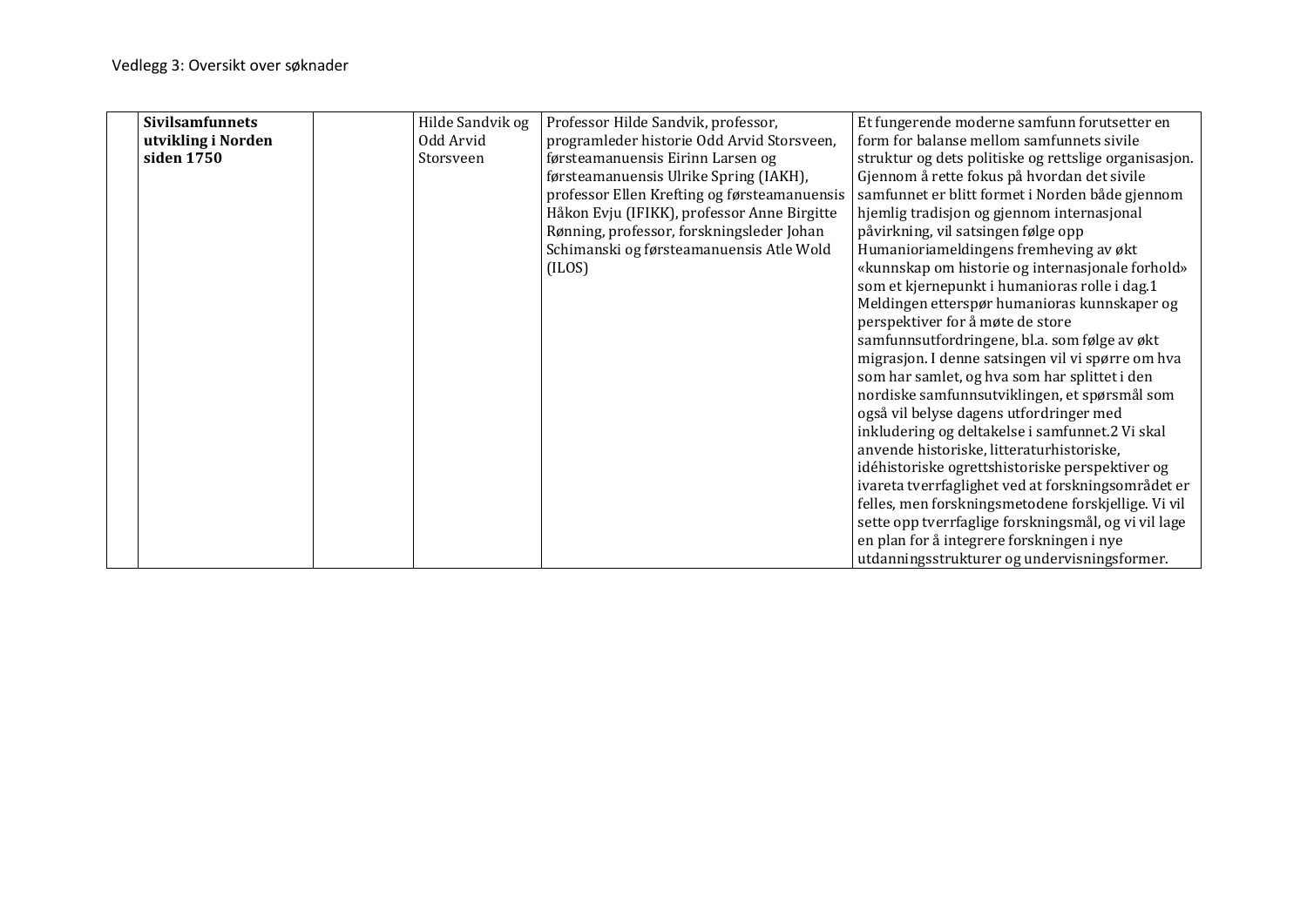|              | <b>Standardization in the</b><br>North c. 700-1500 | IAKH, ILN,<br><b>IFIKK</b> | Sigurdsson og<br>Orning | Department of Archaeology, Conservation<br>and History: Archaeology: Julie Lund<br>(associate professor), Unn Pedersen<br>(associate professor), Conservation: Noëlle<br>Streeton (associate professor), History: Hans<br>Jacob Orning (professor), Ildar Garipzanov<br>(professor), John McNicol (senior lecturer),<br>Jón Viðar Sigurðsson (professor) Department<br>of Linguistics and Scandinavian Studies:<br>Celtic Studies: Jan Erik Rekdal (professor),<br>Old Norse Philology: Jon Gunnar Jørgensen<br>(professor), Karl G. Johansson<br>(professor), Mikael Males (associate<br>professor), Department of Philosophy,<br>Classics, History of Art and Ideas: Art<br>History: Lena Liepe (professor), History of<br>ideas, Line Cecilie Engh, (associate professor) | The main objective of this research and teaching<br>project is to bring medieval scholars from a<br>wide range of disciplines together in order to<br>enhance their cooperation through<br>multidisciplinary research and teaching on BA, MA<br>and PhD levels. Focusing on the concept<br>of standardization, we will explore the themes of<br>text, artefacts and context from a<br>multidisciplinary perspective. Furthermore, we<br>will study the North as a single entity, thus<br>transcending national viewpoints. In teaching,<br>these ideas will be central to the<br>multidisciplinary approach, which will be<br>structured according to the three main themes<br>text,<br>artefacts and context. |
|--------------|----------------------------------------------------|----------------------------|-------------------------|------------------------------------------------------------------------------------------------------------------------------------------------------------------------------------------------------------------------------------------------------------------------------------------------------------------------------------------------------------------------------------------------------------------------------------------------------------------------------------------------------------------------------------------------------------------------------------------------------------------------------------------------------------------------------------------------------------------------------------------------------------------------------|----------------------------------------------------------------------------------------------------------------------------------------------------------------------------------------------------------------------------------------------------------------------------------------------------------------------------------------------------------------------------------------------------------------------------------------------------------------------------------------------------------------------------------------------------------------------------------------------------------------------------------------------------------------------------------------------------------------|
| <b>IFIKK</b> | <b>Philosophy in Science</b>                       |                            | Sebastian Watzl         | Øystein Linnebo, Professor, IFIKK, Co-<br>Director of ConceptLab (Toppforsk project).<br>Sebastian Watzl, Associate Professor IFIKK<br>project leader (RCN-funded project). Rachel<br>Sterken, Associate Professor, IFIKK. Carsten<br>Hansen, Professor, IFIKK, core group<br>member CSMN. Peter Fritz, Associate<br>Professor, IFIKK. Ingrid Lossius Falkum,<br>Researcher, IFIKK, project leader (RCN-<br>funded project). Anders Strand, Researcher,<br>IFIKK. Gry Oftedal, Researcher, IFIKK, project<br>leader (RCN-funded project). Nicholas Elwyn<br>Allott, Senior Lecturer, ILOS. Janne Bondi<br>Johannessen, Professor, ILN, core group<br>member MultiLing.                                                                                                       | Representation, reasoning, explanation and<br>communication are as central to philosophy as<br>they are to scientific practice. As science gets ever<br>more complex, specialized, interdisciplinary and<br>socially potent, it is increasingly important to have<br>a systematic and reflective understanding of these<br>phenomena. Philosophy in Science aims to provide<br>such understanding, which will lead to novel ways<br>of responding to challenges and possibilities<br>arising out of contemporary science. Philosophy in<br>Science will require both the use of empirical<br>methods and close collaboration with the relevant<br>scientific disciplines.                                      |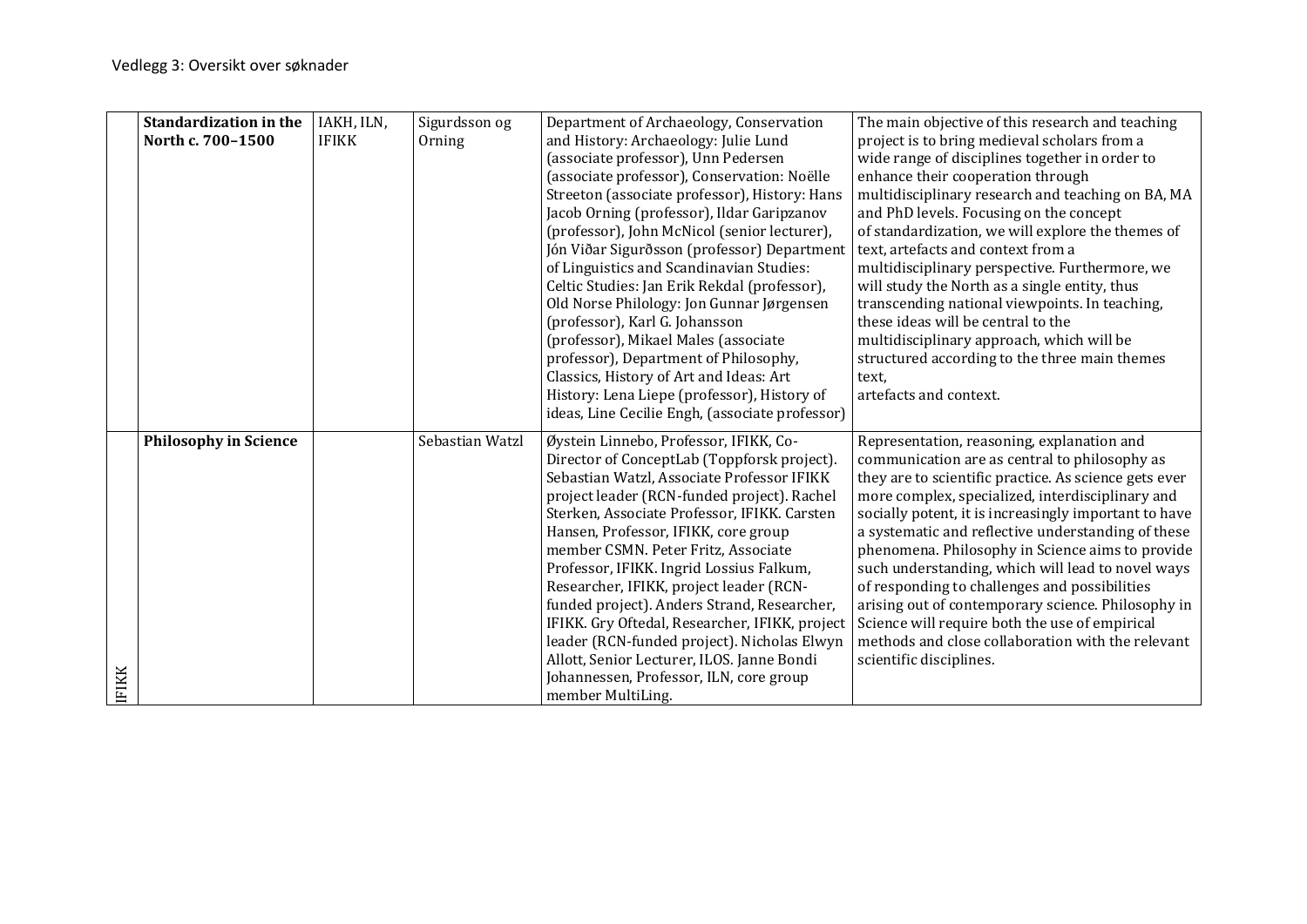| <b>Critical Citizens</b> |                     | Alejandra         | The core members are all full-time             | The core values of citizenship in liberal             |
|--------------------------|---------------------|-------------------|------------------------------------------------|-------------------------------------------------------|
| (CRICIS)                 |                     | Mancilla          | academics at the Department of Philosophy,     | democracies (liberty, equality and solidarity) are    |
|                          |                     |                   | IFIKK: Associate Professor Alejandra           | being challenged in our globalized world. In this     |
|                          |                     |                   | Mancilla (project leader). Associate Professor | scenario, we need critical citizens who participate   |
|                          |                     |                   | Dragana Bozin, Professor Christel Fricke,      | and constructively engage in the public sphere in     |
|                          |                     |                   | Professor Olav Gjelsvik, Associate Professor   | order to confront those challenges successfully.      |
|                          |                     |                   | Reidar Maliks, Professor Camilla Serck-        | Our first objective is to foster research within the  |
|                          |                     |                   | Hanssen, Associate Professor Anna Smajdor,     | humanities and at the interface with the social       |
|                          |                     |                   | Professor Caj Strandberg, Professor Franco     | sciences, addressing both the challenges to the       |
|                          |                     |                   | Trivigno, Professor Arne Johan Vetlesen.       | values above mentioned, and to critical thinking      |
|                          |                     |                   |                                                | and public reasoning as desiderata of well-           |
|                          |                     |                   |                                                | functioning liberal democracies. Our second           |
|                          |                     |                   |                                                | objective is to develop critical citizenship through  |
|                          |                     |                   |                                                | the creation of a bachelor program in Philosophy,     |
|                          |                     |                   |                                                | Politics and Economics (PPE).                         |
| <b>Europeisk</b>         | <b>EKUL - IFIKK</b> | Ellen Krefting og | Fra IKOS: John Ødemark, Ane Ohrvik, Helge      | Ny teknologi har store konsekvenser for hvordan       |
| kunnskapshistorie: En    | og IKOS             | Anne Eriksen      | Jordheim og Anne Eriksen                       | kunnskap skapes, sirkulerer, brukes og vurderes.      |
| undervisningsdrevet      |                     |                   | Fra IFIKK: Espen Schaanning, Christine         | Vårt innspill er et humanistisk bidrag til forståelse |
| forskningssatsning       |                     |                   | Amadou, Håkon Evju, Reidar Aasgaard, Unn       | og håndtering av denne viktige                        |
|                          |                     |                   | Falkeid og Ellen Krefting                      | samfunnsutfordringen vi står midt oppe i,             |
|                          |                     |                   | Fra IAKH: Erling Sandmo og Eirinn Larsen       | gjennom en ambisiøs kunnskapshistorisk                |
|                          |                     |                   |                                                | forskningssatsning kombinert med et                   |
|                          |                     |                   |                                                | utdanningstilbud. Humaniorameldingen slår fast        |
|                          |                     |                   |                                                | at «lese- og skriveferdigheter så vel som kunnskap    |
|                          |                     |                   |                                                | om historie og internasjonale forhold» er             |
|                          |                     |                   |                                                | avgjørende for den opplyste offentligheten som        |
|                          |                     |                   |                                                | representative demokratier trenger.                   |
|                          |                     |                   |                                                | Masterprogrammet Europeisk kultur (opprettet          |
|                          |                     |                   |                                                | 2015) er designet for å møte samfunnets behov for     |
|                          |                     |                   |                                                | denne typen kunnskapsarbeidere med                    |
|                          |                     |                   |                                                | humanistisk kjernekompetanse. Programmet              |
|                          |                     |                   |                                                | utdanner kandidater som ikke bare er gode til å       |
|                          |                     |                   |                                                | lese og skrive, men som også evner å se kunnskap      |
|                          |                     |                   |                                                | og kunnskapsarbeid i et større historisk,             |
|                          |                     |                   |                                                | teknologisk og kritisk perspektiv. Dette vil vi       |
|                          |                     |                   |                                                | bruke som en pilot for en ny faglig satsning på       |
|                          |                     |                   |                                                | kunnskapshistorie ved UiO, der både forskning og      |
|                          |                     |                   |                                                | undervisning av nyskapende, tverrfaglig,              |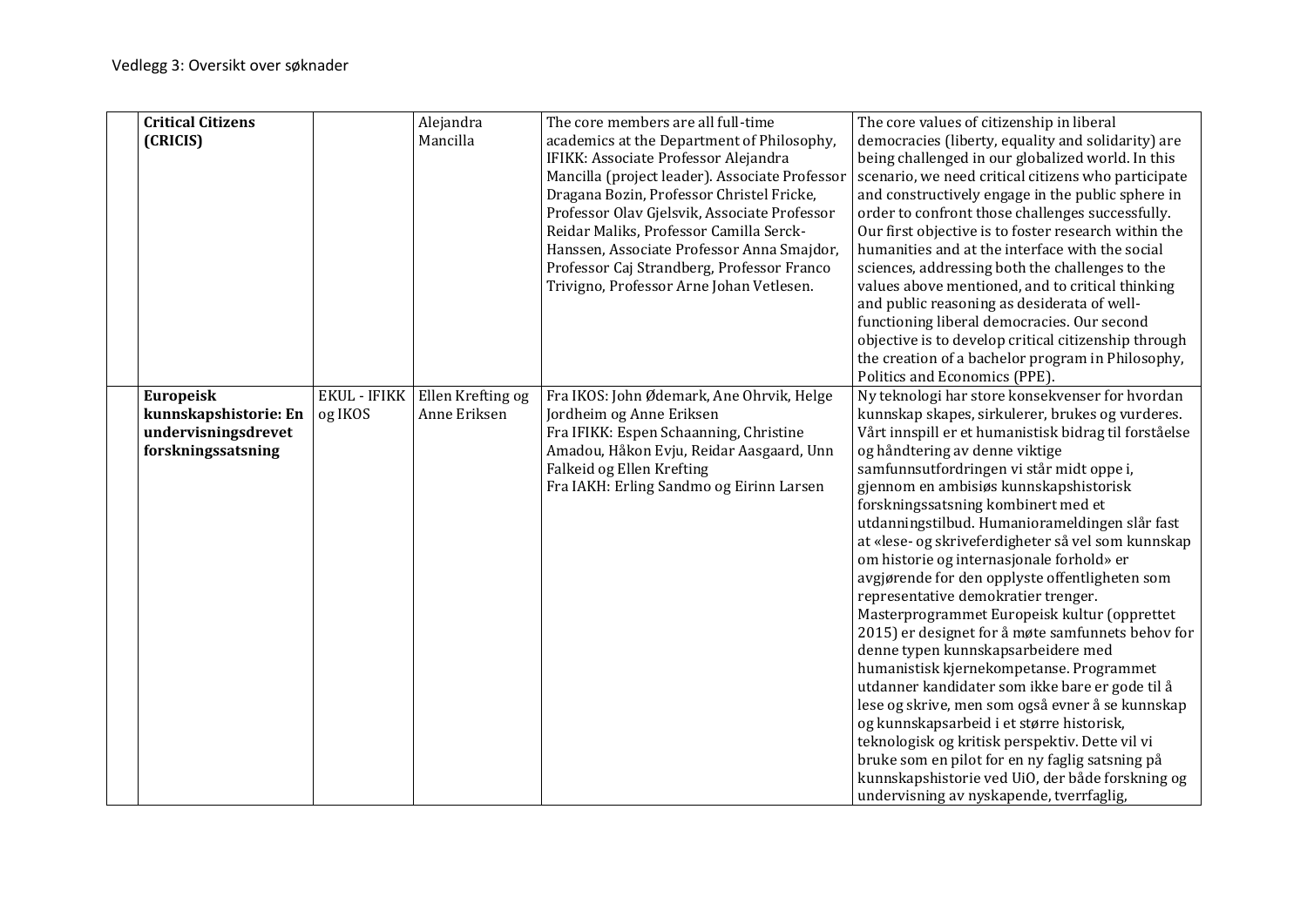|                                    |                                  |                                                                                                                                                                                                                                                                                                                                                                                                                                                        | internasjonalt ambisiøs og samfunnsrelevant art<br>skal stå sentralt. Opprettelsen av forskergrupper<br>og et studietilbud på BA-nivå er de to sentrale<br>tiltakene.                                                                                                                                                                                                                                                                                                                                                                                                                                                                                                                                                                                                                                                                                               |
|------------------------------------|----------------------------------|--------------------------------------------------------------------------------------------------------------------------------------------------------------------------------------------------------------------------------------------------------------------------------------------------------------------------------------------------------------------------------------------------------------------------------------------------------|---------------------------------------------------------------------------------------------------------------------------------------------------------------------------------------------------------------------------------------------------------------------------------------------------------------------------------------------------------------------------------------------------------------------------------------------------------------------------------------------------------------------------------------------------------------------------------------------------------------------------------------------------------------------------------------------------------------------------------------------------------------------------------------------------------------------------------------------------------------------|
| Modernisme: krop,<br>rum, sansning | Bente Larsen og<br>Espen Johnsen | Bente Larsen er professor i kunsthistorie,<br>Espen Johnsen er professor i kunsthistorie,<br>Anne Birgitte Rønning er professor i<br>litteraturvidenskab, Erling E. Guldbrandsen<br>er professor i musikvidenskab, Øystein<br>Sjåstad er førsteamanuensis i kunsthistorie,<br>Aron Vinegar er professor i kunsthistorie,<br>Christian Refsum er professor i allmenn<br>litteraturvidenskab, Marit Grøtta er<br>førsteamanusensis i litteraturvidenskab | Modernisme: krop, rum, sansning vil styrke og<br>udvikle forskning og undervisning indenfor<br>modernismen ved HF. Forskningen vil med<br>modernismen som overordnet kategori rette fokus<br>mod tre områder, krop, rum, sansning. Det er<br>områder med genusteoretiske, intermediale og<br>værkæstetiske implikationer, som hver især og på<br>hver sin måde aktualiserer den kultur- og<br>modernitetskritiske kerne som er indeholdt i<br>modernismen og som stadig finder nye former og<br>udtryk indenfor litteratur, musik og kunst og<br>arkitektur. Prosjektet vil videreudvikle et<br>eksisterende fag- og forskningsbaseret<br>undervisningstilbud på modernismen til et spisset<br>tværræstetisk tilbud både på BA, MA og<br>Phd.niveau. Projektet er et samarbejde mellem<br>musik, litteratur og kunsthistorie, med IFIKK som<br>søgende institution. |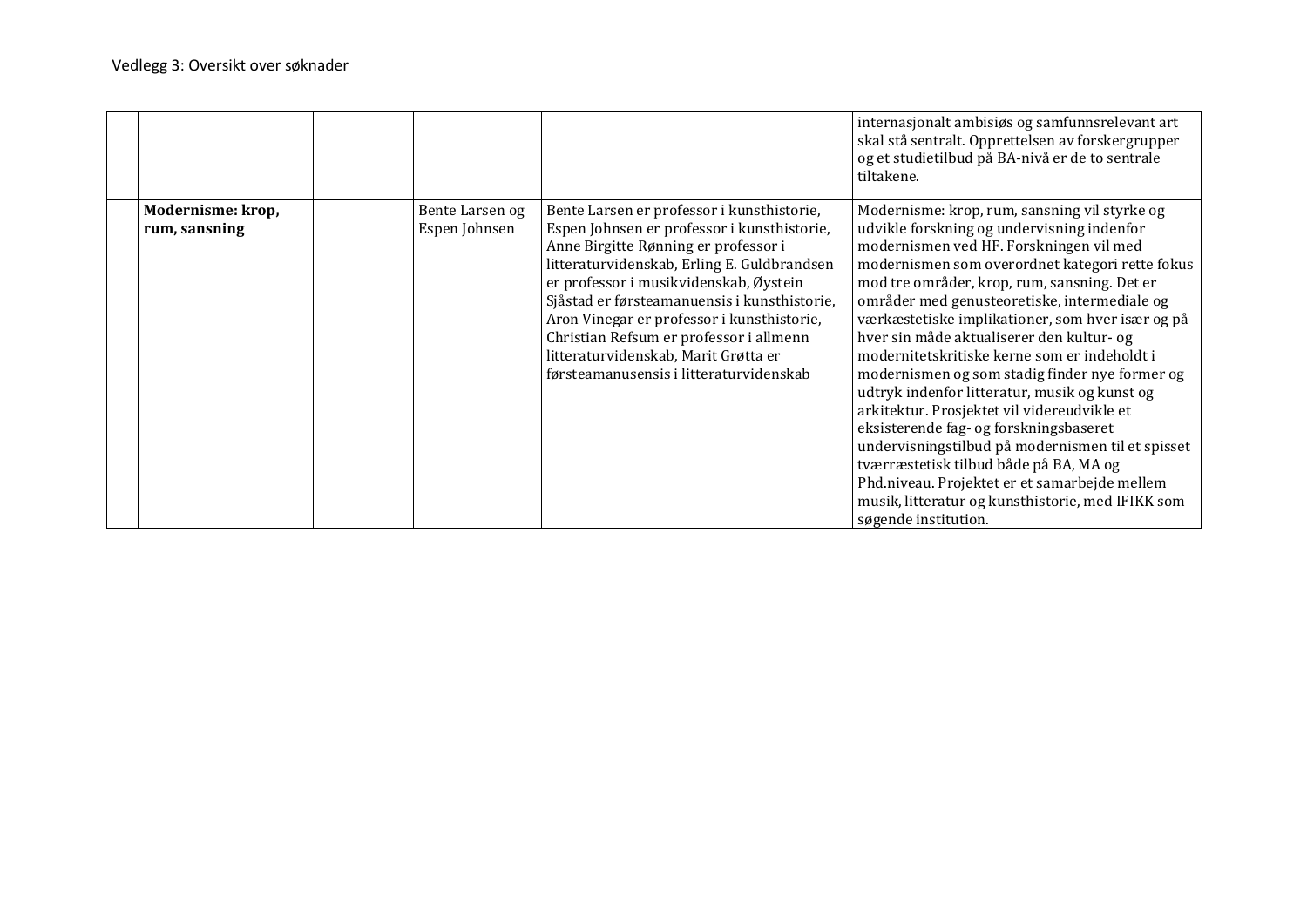|       | <b>Multilingualism and</b> | Elizabeth Lanza | MultiLing's Director Elizabeth Lanza and     | MultiLing's initiative includes research and        |
|-------|----------------------------|-----------------|----------------------------------------------|-----------------------------------------------------|
|       | globalization:             |                 | Deputy Director Unn Røyneland, and           | teaching addressing the challenges of today's       |
|       | Research-based             |                 | researchers at MultiLing. Professor Pia Lane | globalized society. We intend to expand our         |
|       | teaching                   |                 | and Jan Svennevig, Monica Knoph, Professor   | collaboration, nationally and internationally, to   |
|       |                            |                 | II Jannis Androutsopoulos, Professor II      | develop an international research-based two-year    |
|       |                            |                 | Alastair                                     | MA program in Multilingualism, taught in English.   |
|       |                            |                 | Pennycook, Professor II Mira Goral,          | The initiative will target research and teaching on |
|       |                            |                 | Professor II Aneta Pavlenko. ILOS: Professor | contemporary multilingualism, highlighting topics   |
|       |                            |                 | Hilde Hasselgård. IMK: Associate Professor   | from MultiLing's research portfolio and harnessing  |
|       |                            |                 | Elisabeth Staksrud. IFIKK: researcher Ingrid | new technologies through our planned socio-         |
|       |                            |                 | Lossius Falkum                               | cognitive laboratory. The lab will enable use of    |
|       |                            |                 |                                              | new experimental methods allowing innovative        |
|       |                            |                 |                                              | research to emerge. Our proposal focuses on four    |
|       |                            |                 |                                              | main strands: multilingual practices in computer-   |
|       |                            |                 |                                              | mediated communication (CMC), educational           |
|       |                            |                 |                                              | policies in multilingual settings, multilingualism  |
|       |                            |                 |                                              | and the brain, and forensic linguistics - novel     |
|       |                            |                 |                                              | offerings                                           |
| $\Xi$ |                            |                 |                                              | in a Norwegian context.                             |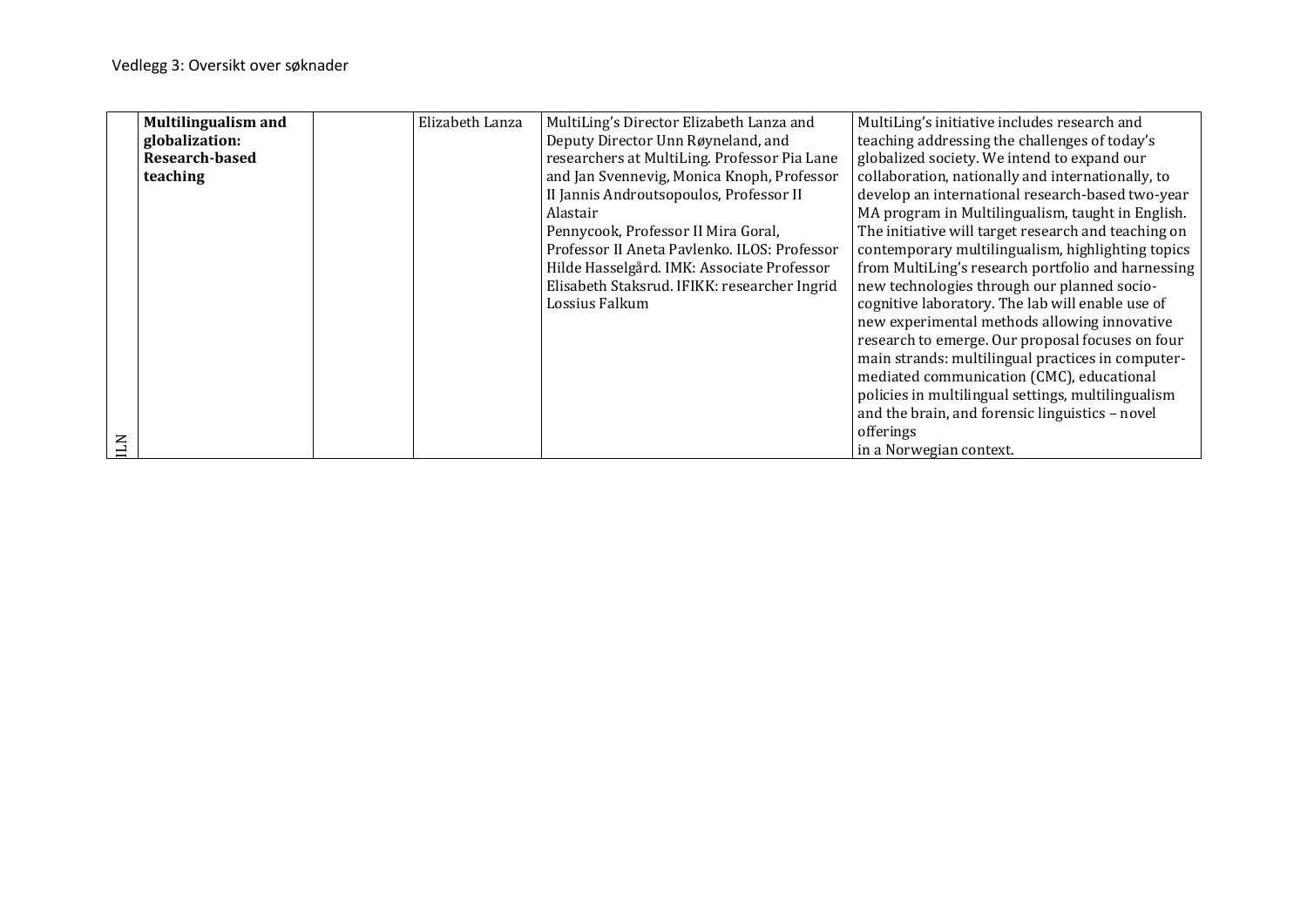| Litteratur og økologi | Sissel Furuseth | De fast ansatte i miljøet Nordisk litteratur   | I den nylig fremlagte Humaniorameldingen, Meld.       |
|-----------------------|-----------------|------------------------------------------------|-------------------------------------------------------|
|                       |                 | som har tatt initiativ til denne søknaden, er  | St. 25 (2016-2017), oppfordres universitetene til å   |
|                       |                 | Sissel Furuseth, Hans Kristian Rustad, Aasta   | legge til rette for en mer «utfordringsdrevet»        |
|                       |                 | Marie Bjorvand Bjørkøy og Gitte Mose.          | humanistisk forskning bl.a. innenfor det kritiske     |
|                       |                 | Postdoktor Reinhard Hennigog stipendiat        | området klima, miljø og bærekraft. Utdanning for      |
|                       |                 | Beatrice M.G. Reed. (I HF-miljøet utenfor ILN  | bærekraftig utvikling (jf. UNESCO 2005) er en         |
|                       |                 | ønsker vi å knytte bånd til IKOS, IAKH og      | viktig ambisjon også i skolens formålsparagraf.2      |
|                       |                 | IFIKK ved Mette Halskov Hansen m.fl., som      | Med tanke på den sentrale rollen nordiskfaget         |
|                       |                 | har formulert prioriteringsområdet Oslo        | spiller i lektorutdanningen ved UiO, er det           |
|                       |                 | Environmental Humanities. Furuseth,            | avgjørende at slike strategiske målsetninger som      |
|                       |                 | Hennig, Mose, Bjørkøy og Reed deltok alle      | angår dannelse til «miljømedborgerskap»               |
|                       |                 | ved seminaret "Exploring Environmental         | reflekteres i de kommende forsknings- og              |
|                       |                 | Humanities at HF" i regi av IKOS 23. mai i år. | utdanningssatsingene. Hittil har økologiske           |
|                       |                 | Også ved ILOS finnes det potensielle           | problemstillinger spilt en beskjeden rolle i HFs og   |
|                       |                 | samarbeidspartnere (Johan Schimanski, Tina     | ILNs fagprofil, men flere nyansettelser den siste     |
|                       |                 | Skouen, m.fl.).                                | tiden tyder på at dette nå er i ferd med å endre seg. |
|                       |                 |                                                | For å utnytte det økokritiske momentum som nå         |
|                       |                 |                                                | karakteriserer fagmiljøet Nordisk litteratur (og til  |
|                       |                 |                                                | dels Retorikk og kommunikasjon), søkes det            |
|                       |                 |                                                | hermed om midler til blant annet workshop og          |
|                       |                 |                                                | emneutvikling. Den foreslåtte prioriteringen          |
|                       |                 |                                                | "Litteratur og økologi" er tenkt som en kombinert     |
|                       |                 |                                                | forsknings- og undervisningssatsing som omfatter      |
|                       |                 |                                                | samarbeid med bl.a. Institutt for lærerutdanning      |
|                       |                 |                                                | og skoleforskning (ILS) og Senter for utvikling og    |
|                       |                 |                                                | miljø (SUM).                                          |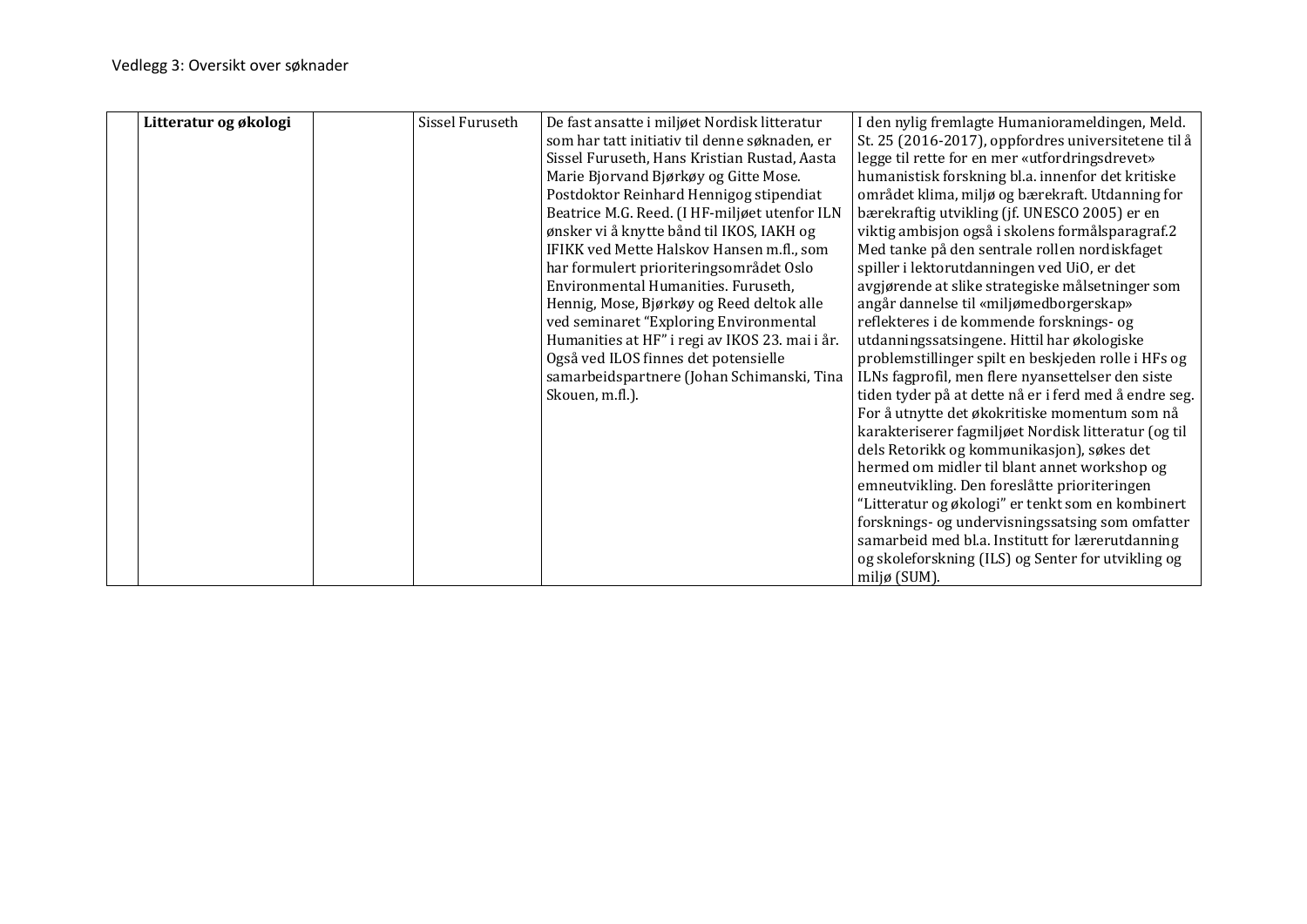| Språk, tekst og               | ILN, ILOS    | Kristin Bech | Fra ILN: Kersti Börjars, Hans-Olav Enger,   | Det overordnede målet med den planlagte              |
|-------------------------------|--------------|--------------|---------------------------------------------|------------------------------------------------------|
| kontekst i endring            |              |              | Janne Bondi Johannessen, Sverre Stausland   | satsningen er å skape et samlet miljø for forskning  |
|                               |              |              | Johnsen, Jon Gunnar Jørgensen, Elise        | og undervisning innenfor temaet språkendring,        |
|                               |              |              | Kleivane, Ida Larsson, Helge Lødrup, Mikael | som rommer både filologiske, grammatiske,            |
|                               |              |              | Males. Fra ILOS: Kristin Bech, Christine    | tekstlige og historiske perspektiv. Satsningen skal  |
|                               |              |              | Salvesen, Gjertrud Flermoen Stenbrenden,    | føre til at såvel blivende lærere som nye forskere   |
|                               |              |              | Jacob Thaisen.                              | skal få en utdanning hvor ulike aspekter av          |
|                               |              |              |                                             | språkhistorien inngår, og satsningen skal også lede  |
|                               |              |              |                                             | til styrket rekruttering til feltet. Innenfor rammen |
|                               |              |              |                                             | av satsningen skal vi også utvikle språkhistorisk    |
|                               |              |              |                                             | infrastruktur og pedagogiske verktøy. Kriterier for  |
|                               |              |              |                                             | fremgang er følgende:                                |
|                               |              |              |                                             | - Tverrfaglig utdanning i språkhistorie og           |
|                               |              |              |                                             | språkendring på bachelor- og masternivå, samt en     |
|                               |              |              |                                             | god rekrutteringsbase til ph.d.                      |
|                               |              |              |                                             | - God språkhistorisk utdanning i                     |
|                               |              |              |                                             |                                                      |
|                               |              |              |                                             | lektorutdanningen                                    |
|                               |              |              |                                             | - Eksternfinansierte prosjekt som f.eks. kan         |
|                               |              |              |                                             | omhandle empiriske og teoretiske perspektiver på     |
|                               |              |              |                                             | språkendring, samt språkhistorisk infrastruktur      |
|                               |              |              |                                             | - Søknad om senter for fremragende forskning         |
| <b>Humanistisk</b>            | IAKH, ILN    |              |                                             | Se IAKH                                              |
| skolesatsing                  |              |              |                                             |                                                      |
| <b>Standardization in the</b> | IAKH, ILN,   |              |                                             | Se IAKH                                              |
| North c. 700-1500             | <b>IFIKK</b> |              |                                             |                                                      |
|                               |              |              |                                             |                                                      |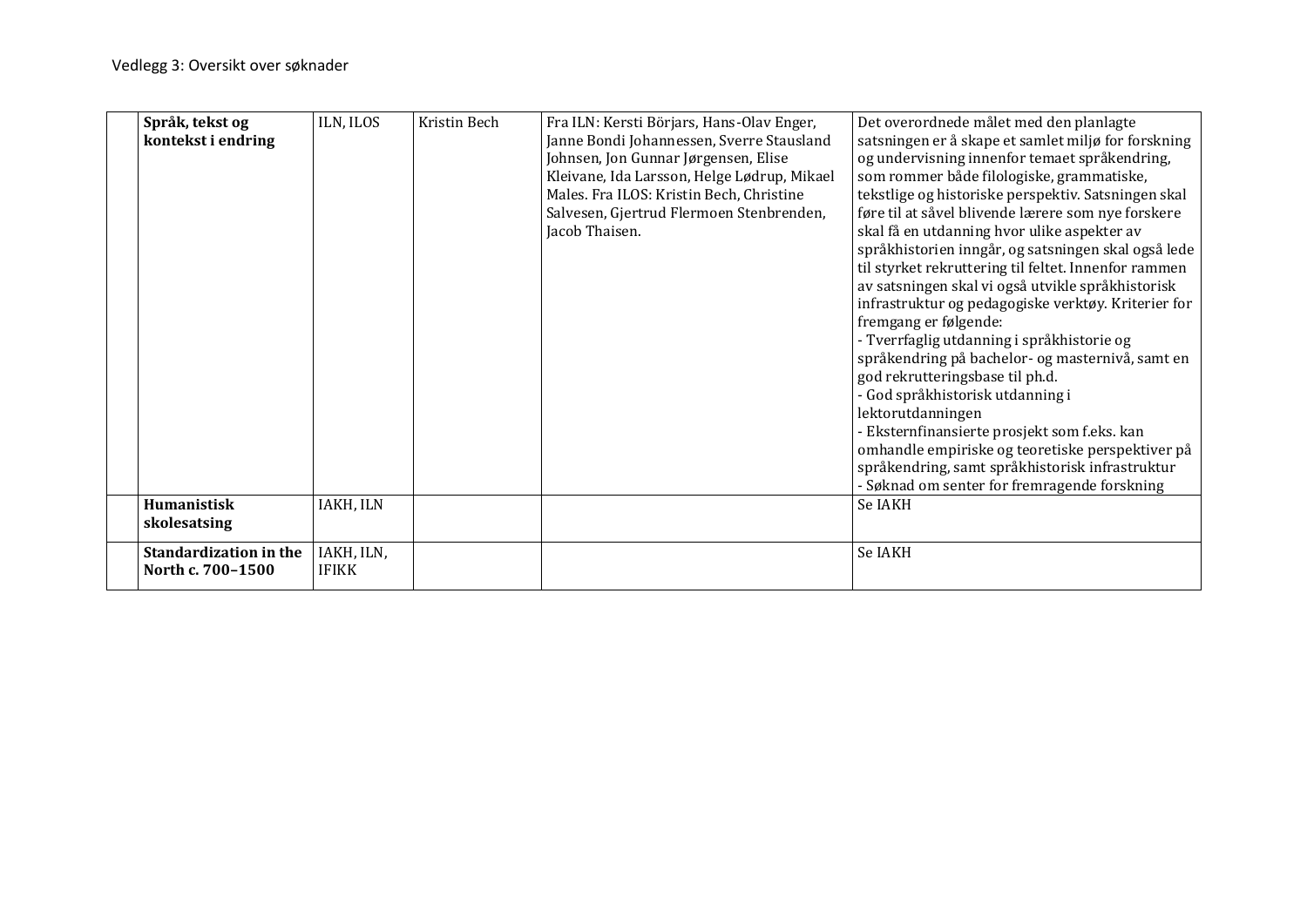|       | Investigating<br><b>Language Cognition:</b><br>The View from<br><b>Multimodality</b> | ILN, IFIKK | Patel-Grosz,<br>Grosz, Haug | [1] Pritty Patel-Grosz, ILN (project co-leader)<br>[2] Patrick Grosz, ILN (project co-leader) [3]<br>Dag Haug, IFIKK (project co-leader) [4]<br>Andreas Sveen, ILN [5] Helge Lødrup, ILN<br>[6] Marja Irmeli Etelämäki, ILN, [7] Kjell<br>Johan Sæbø, ILOS, [8] Atle Grønn, ILOS, [9]<br>Alexander Jensenius, IMV [10] Øystein<br>Linnebo, IFIKK | We propose a research group whose agenda is to<br>investigate the human language faculty and its<br>cognitive underpinnings from a multimodal<br>perspective that pushes research and teaching<br>beyond the confines of traditional boundaries on<br>the study of human language. We will pursue the<br>investigation of human language from a<br>perspective that spans other areas of human<br>cognition, such as vision, dance and music; we will<br>apply both linguistic and non-linguistic<br>methodology (such as game theory) to these areas.<br>The overarching idea is that we will thus gain new<br>insights into central aspects of human cognition,<br>as instantiated by natural language.                                                                                                                           |
|-------|--------------------------------------------------------------------------------------|------------|-----------------------------|--------------------------------------------------------------------------------------------------------------------------------------------------------------------------------------------------------------------------------------------------------------------------------------------------------------------------------------------------|-------------------------------------------------------------------------------------------------------------------------------------------------------------------------------------------------------------------------------------------------------------------------------------------------------------------------------------------------------------------------------------------------------------------------------------------------------------------------------------------------------------------------------------------------------------------------------------------------------------------------------------------------------------------------------------------------------------------------------------------------------------------------------------------------------------------------------------|
| 11.0S | <b>Literature, Cognition</b><br>and Emotions                                         |            | Karin Kukkonen              | ILOS: Karin Kukkonen (Comparative<br>Literature), Stijn Vervaet (Central European<br>and Balkan Studies), Kjersti Bale<br>(Comparative Literature), Tone Selboe<br>(Comparative Literature), Ljiljana Šarić<br>(Central European and Balkan Studies) IKOS:<br>Reiko Abe Auestad (Japan Studies),<br>Halvor Eifring (China Studies)               | A new conversation between the two cultures of<br>the sciences and the humanities has been<br>developing around the ways in which literature<br>engages our cognition and emotions, as they are<br>embedded in historically situated identities and<br>mediated cultural practices. LCE proposes to<br>create an environment in which this conversation<br>can take place at UiO and to deploy cognition as a<br>pivot on which arguments for the importance of<br>literature in our lifeworld can turn. We envisage a<br>hub for the exchange of ideas with literary studies,<br>linguistics and psychology that is built on<br>research-based teaching, international networks<br>for both students and researchers and ambitious<br>interdisciplinary projects that will put UiO on the<br>map in an emergent field of research. |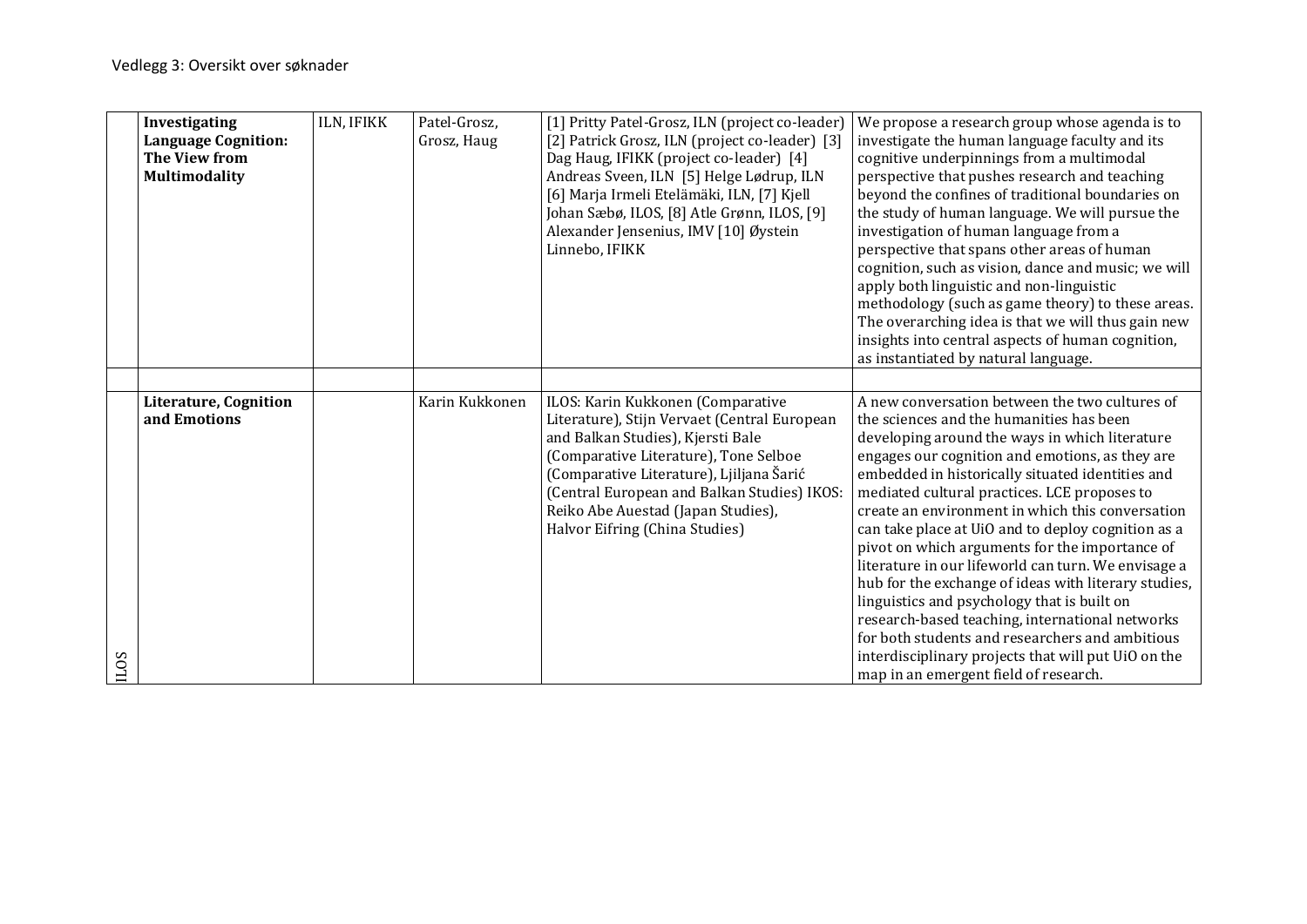| Språklig handlekraft                  |           | Signe Oksefjell<br>Ebeling og<br>Maximino Rufino | Engelsk: Ebeling (leder), Bech, Behrens,<br>Dirdal, Hasselgård, Skouen, Stenbrenden,<br>Wold. Fransk: Aukrust, Helland, Uvsløkk.<br>Italiensk: Khachaturyan, Sabbatini, Venturi<br>(tiltrer 1.8.17). Russisk: Grønn, Nordenstam.<br>Spansk: Rufino (leder), Cosmes-Cuesta, Sanz.<br>Tysk: Janss, Ophaug, Pitz | Språklig handlekraft er en satsning rettet mot BA-<br>studenter som har opptak 2019 og er normert<br>ferdige våren 2022 (ca. 230 studenter) på HFs<br>største BA-program: Program for europeiske<br>språk, innen fagene engelsk, fransk, italiensk,<br>russisk, spansk og tysk. Språklig handlekrafts mål<br>er å kraftig bedre gjennomføringen innen disse<br>fagene gjennom økt studentaktivitet i forbindelse<br>med undervisningen og gjennom større fokus på<br>skriftlig/muntlig produksjon og ferdighet.<br>Studentenes språkproduksjon vil gjennom BA-<br>løpet registreres, annoteres og lagres maskinelt,<br>og vil således gi oss et enestående tverrfaglig<br>empirisk forskningsmateriale som vil danne<br>grunnlag for nyskapende forskning. |
|---------------------------------------|-----------|--------------------------------------------------|---------------------------------------------------------------------------------------------------------------------------------------------------------------------------------------------------------------------------------------------------------------------------------------------------------------|------------------------------------------------------------------------------------------------------------------------------------------------------------------------------------------------------------------------------------------------------------------------------------------------------------------------------------------------------------------------------------------------------------------------------------------------------------------------------------------------------------------------------------------------------------------------------------------------------------------------------------------------------------------------------------------------------------------------------------------------------------|
| Språk, tekst og<br>kontekst i endring | ILN, ILOS | Kristin Bech                                     |                                                                                                                                                                                                                                                                                                               | Se ILN                                                                                                                                                                                                                                                                                                                                                                                                                                                                                                                                                                                                                                                                                                                                                     |
| <b>Temporal</b><br><b>Experiments</b> |           | Marit Grøtta                                     | Marit Grøtta, Bruce Barnhart (project<br>leaders, ILOS), Christian Refsum (ILOS), Tina<br>Skouen (ILOS), Aron Vinegar (IFIKK), Erling<br>Guldbrandsen (IMV)                                                                                                                                                   | The project explores how literature and art<br>perform temporal experiments by inculcating<br>certain forms of temporal awareness in its<br>audiences. It relates aesthetic experiences of<br>temporality to everyday experiences of<br>temporality, in configuration with a number of key<br>temporal concepts (habit, rhythm, event, kairos,<br>futurity and post-historical/messianic time) and<br>studies the ways in which we are "temporalized"<br>in various ways. Combining teaching, research and<br>public outreach, the project responds both to the<br>aesthetic, political, and pedagogical issues related<br>to time in modern society and to the strategic<br>goals of HF.                                                                  |
|                                       |           |                                                  |                                                                                                                                                                                                                                                                                                               |                                                                                                                                                                                                                                                                                                                                                                                                                                                                                                                                                                                                                                                                                                                                                            |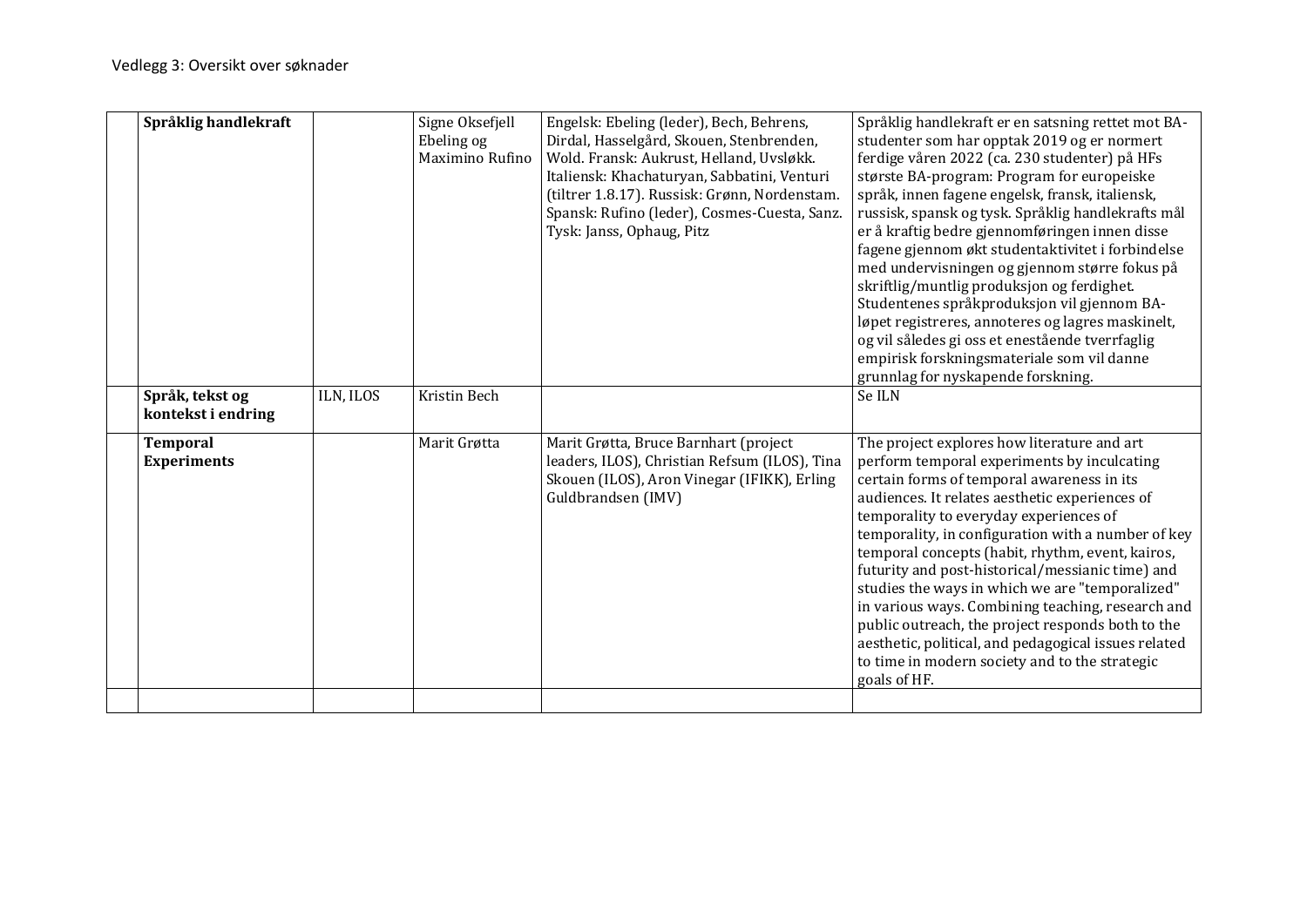|      | Oslo Miljøhumaniora   | IKOS, IFIKK, | Mette Halskov | IKOS: Anna Ahlers, Mette Halskov Hansen,     | We propose the establishment of Oslo                |
|------|-----------------------|--------------|---------------|----------------------------------------------|-----------------------------------------------------|
|      | (IKOS, IFIKK og IAKH) | IAKH         | Hansen        | Hanna Havnevik, Albrecht Hofheinz, Helge     | Environmental Humanities (Oslo Miljøhumaniora,      |
|      |                       |              |               | Jordheim, Brynjar Lia, Aike Rots, Rune       | OEH) as a new and experimental interdisciplinary    |
|      |                       |              |               | Svarverud, Koen Wellens. IFIKK: Øyvind       | initiative at HF.1 While open to all scholars and   |
|      |                       |              |               | Storm Bjerke, Ina Blom, Kjetil Fallan, Espen | students, OEH is hosted by the Department of        |
|      |                       |              |               | Johnsen, Alejandra Mancilla, Pasi Väliaho,   | Culture and Oriental Studies (IKOS) in close        |
|      |                       |              |               | Aron Vinegar. IAKH: Per Ditlef Frederiksen,  | collaboration with the Department of Philosophy,    |
|      |                       |              |               | Einar Lie. IMK: Øyvind Ihlen. ILN: Sissel    | Classics, History of Art and Ideas (IFIKK) and      |
|      |                       |              |               | Furuseth, Gitte Mose.                        | Department of Archeology, Conservation and          |
|      |                       |              |               |                                              | History (IAKH). It is organized with the aim of     |
|      |                       |              |               |                                              | promoting research on environment and climate       |
|      |                       |              |               |                                              | change that is historically, culturally and         |
|      |                       |              |               |                                              | philosophically grounded. Several groups at HF,     |
|      |                       |              |               |                                              | within a wide range of disciplines, are already     |
|      |                       |              |               |                                              | doing research in this field and have strong        |
|      |                       |              |               |                                              | international networks. However, we have by no      |
|      |                       |              |               |                                              | means realized the full potential of the humanities |
|      |                       |              |               |                                              | at UiO. OEH will build stronger research ties       |
|      |                       |              |               |                                              | between the humanities, the natural sciences and    |
|      |                       |              |               |                                              | the social sciences in the field of climate and     |
|      |                       |              |               |                                              | environmental research. We will experiment with     |
|      |                       |              |               |                                              | new interdisciplinary courses in Environmental      |
|      |                       |              |               |                                              | Humanities at Master's and Bachelor's levels, and   |
|      |                       |              |               |                                              | we will put HF on the map as the centre for         |
| IKOS |                       |              |               |                                              | Norway's first organized Environmental              |
|      |                       |              |               |                                              | Humanities initiative.                              |